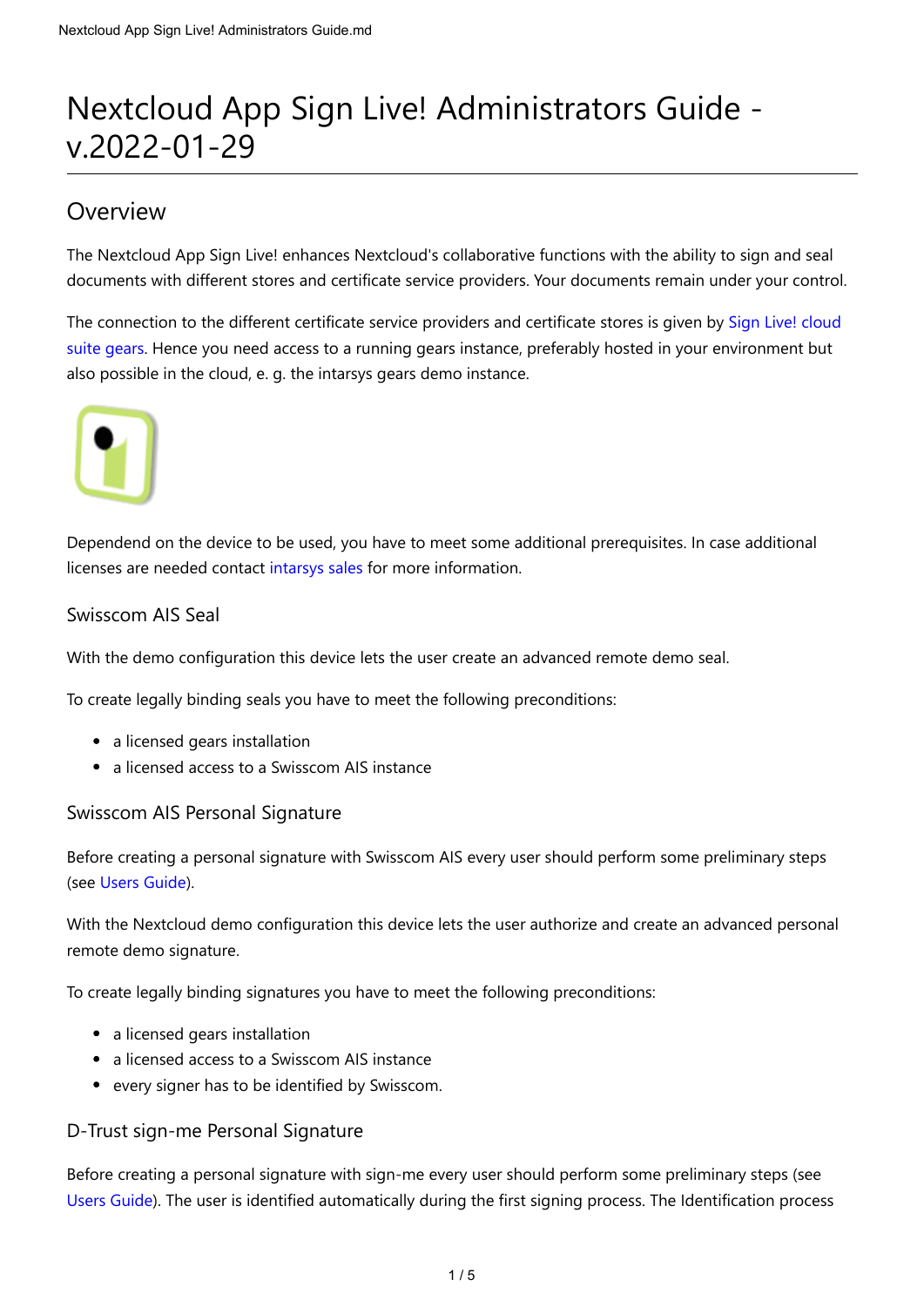for the sign-me demo instance is free of charge and can only be used for the demo instance. It does not interfere with identifications for productive sign-me instances.

With the intarsys Nextcloud demo instance this device lets the user authorize and create an advanced personal remote demo signature.

To create legally binding signatures in your environment you have to meet the following preconditions:

- a licensed gears installation
- a licensed access to a sign-me instance

### D-Trust qSeal-ID

With the Nextcloud demo configuration this device lets the user create an advanced personal remote demo seal.

To create legally binding seals you have to meet the following preconditions:

- a licensed gears installation
- replace the demo certificate in your installation by a licensed qSeal-ID certificate

### Local Certificates (Smartcard, Tokens, Certificate Store)

[This device offers signatures with certificates available at your user's workplace. Every user has to install Sign](https://www.intarsys.de/versionshinweise) Live! cloud suite bridge to get access to

- Smartcards in smartcard readers
- PKCS11 Tokens connected via USB
- Certificates stored in the Windows Certificate Store

The bridge is free of charge for demo purposes or in connection with a licensed gears installation. If there is no certificate already available on the client, bridge provides the user with a demo certificate (dependend on the configuration).

To get a licensed installation you have to meet the following preconditions:

- a licensed gears/bridge installation
- a certificate on the client
	- smartcard & card reader
	- o PKCS11-Token
	- soft certificate in Windows certificate store

### Installation

Nextcloud App Sign Live!

Install the app from the [Nextcloud App Store](https://apps.nextcloud.com/) into your Nextcloud instance. If you don't have a working Nextcloud instance, use [intarsys Nextcloud demo instance](https://nextclouddemo.intarsys.de/).

Sign Live! cloud suite gears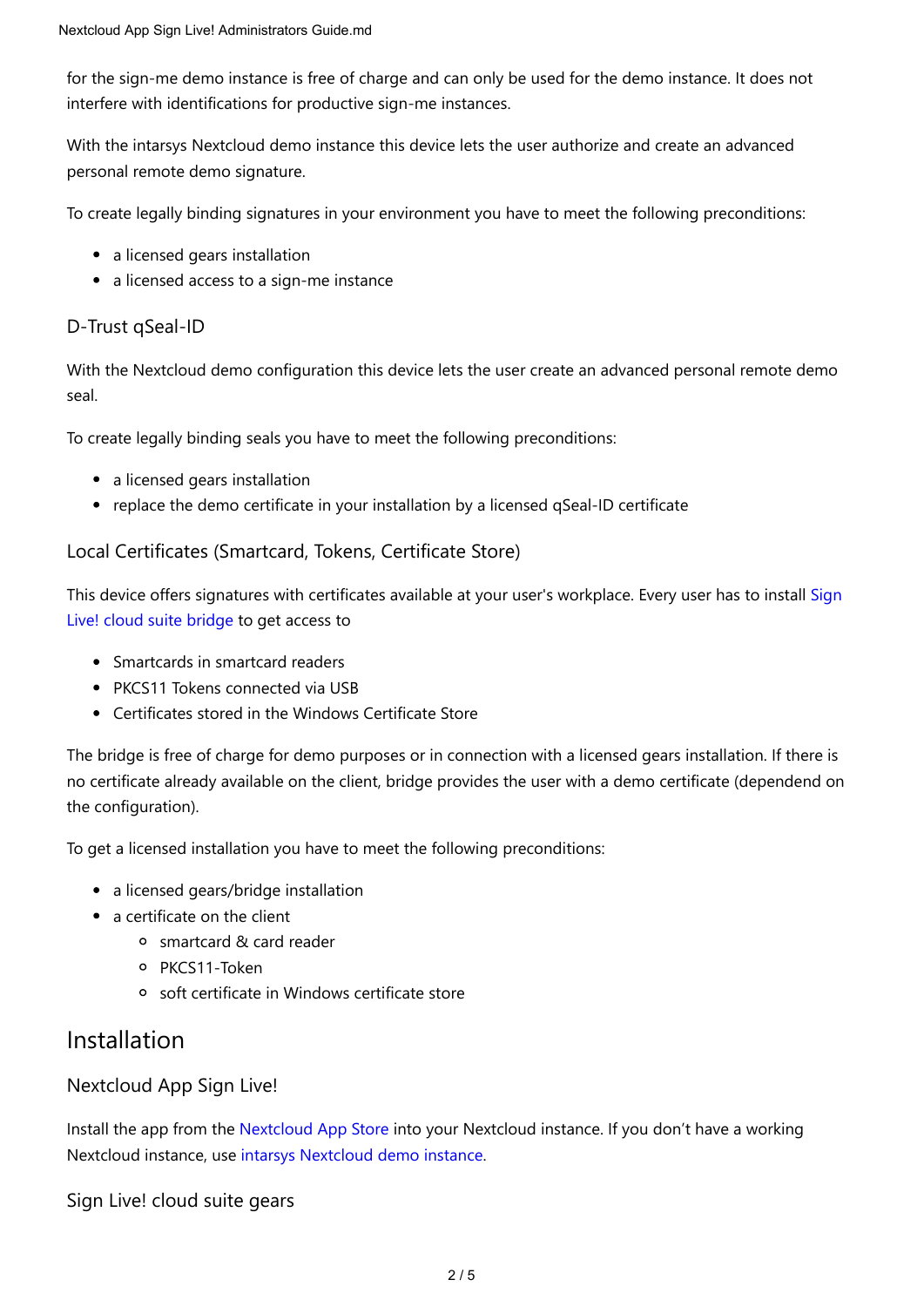The Nextcloud App Sign Live! is preconfigured to work with the gears demo instance. If you prefere to install gears in your environment contact [intarsys sales](https://www.intarsys.de/contact/sales) to get access to the actual gears download, download and have a look at the gears installation process described in the [gears users manual](https://cloudsuite.intarsys.de/cloudsuite-gears/core/doc/Sign%20Live%20cloud%20suite%20gears%20manual.pdf).

### Sign Live! cloud suite bridge

Contact [intarsys sales](https://www.intarsys.de/contact/sales) to get access to the actual [bridge download,](https://www.intarsys.de/versionshinweise) download and start the installer on every client, where signing with workplace devices is needed.

# Configuration

The Sign Live! app's configuration is available via the Nextcloud settings. The administrator's part is available in the Administration Settings *Sign Live!* for administrators only, the uers's part ist available in the Personal Settings *Sign Live!* for every user individually.

| _ ഉ<br><b>OOO</b><br>$\star$   |                                                                                                                     |                                  |                            | Q     | ۰<br>退<br>$($ JS                       |
|--------------------------------|---------------------------------------------------------------------------------------------------------------------|----------------------------------|----------------------------|-------|----------------------------------------|
| Basic settings                 | <b>SignLive! backend server</b>                                                                                     |                                  |                            |       | Jörg Steinbach<br>$\bullet$ Set status |
| $\leq$ Sharing                 | Server address                                                                                                      | https                            | :// cloudsuite.intarsys.de | : 443 | $\mathbf{E}$ Settings $\mathbf{F}$     |
| <b>A</b> Security              | Server URI path to the CloudSuite Gears core on the Gears backend server                                            | /cloudsuite-gears-nextcloud/core |                            |       | + Apps                                 |
| <b>2</b> Theming               | Show default signature entries in context menu                                                                      | $\overline{\mathsf{v}}$          |                            |       | <b>退</b> Users                         |
| 4 Guests<br>& Groupware        | Show menu priority values in web UI menu entries (debug)                                                            | $\Box$                           |                            |       | ? Help                                 |
| SignLive! system-wide settings | <b>Notification settings</b>                                                                                        |                                  |                            |       | $O$ Log out                            |
| <b>4</b> External sites        |                                                                                                                     |                                  |                            |       |                                        |
| $\theta$ Flow                  | Number of seconds to show notifications for                                                                         |                                  | $\overline{7}$             |       |                                        |
| Built-in CODE Server           | Number of seconds to wait between checks for new notifications                                                      |                                  | $\Box$                     |       |                                        |
| Bookmarks                      | Show notifications for successful signature requests<br>Show persistent notifications for failed signature requests |                                  | $\Box$                     |       |                                        |
| <b>L</b> Registration          | Global signature variables                                                                                          |                                  |                            |       |                                        |
| <b>d</b> Usage survey          | Company name Sign City AG                                                                                           |                                  |                            |       |                                        |

### Connection to gears

The default configuration connects to the [intarsys gears demo instance](https://cloudsuite.intarsys.de/cloudsuite-gears-nextcloud/core/). To change it, enter the URL of your gears instance.

### Profiles

The Nextcloud user initiates a signature process via one or more items in the file's context menu. Each item is defined by a **Signature Profile**. **Default Profiles** - marked as *default* - will be available for all users if and only if the checkbox *show default profiles in context menu* is active. All other profiles – **Group Profiles** have to be linked to a user group to be available for the members of this group.

The *Profile name* will be shown in the context menu, the position is defined by the profile's *Priority* and alphabetical sorting of its name.

A profile is defined by a *Profile type* and a *JSON section*. The profile type indicates, whether the document is signed directly - *Signer* - or only after having seen it in a viewer - *Viewer*.

The JSON section gives you the complete flexibility of gears. For normal cases the default profiles should work. If not, contact [intarsys support.](https://www.intarsys.de/contact/support)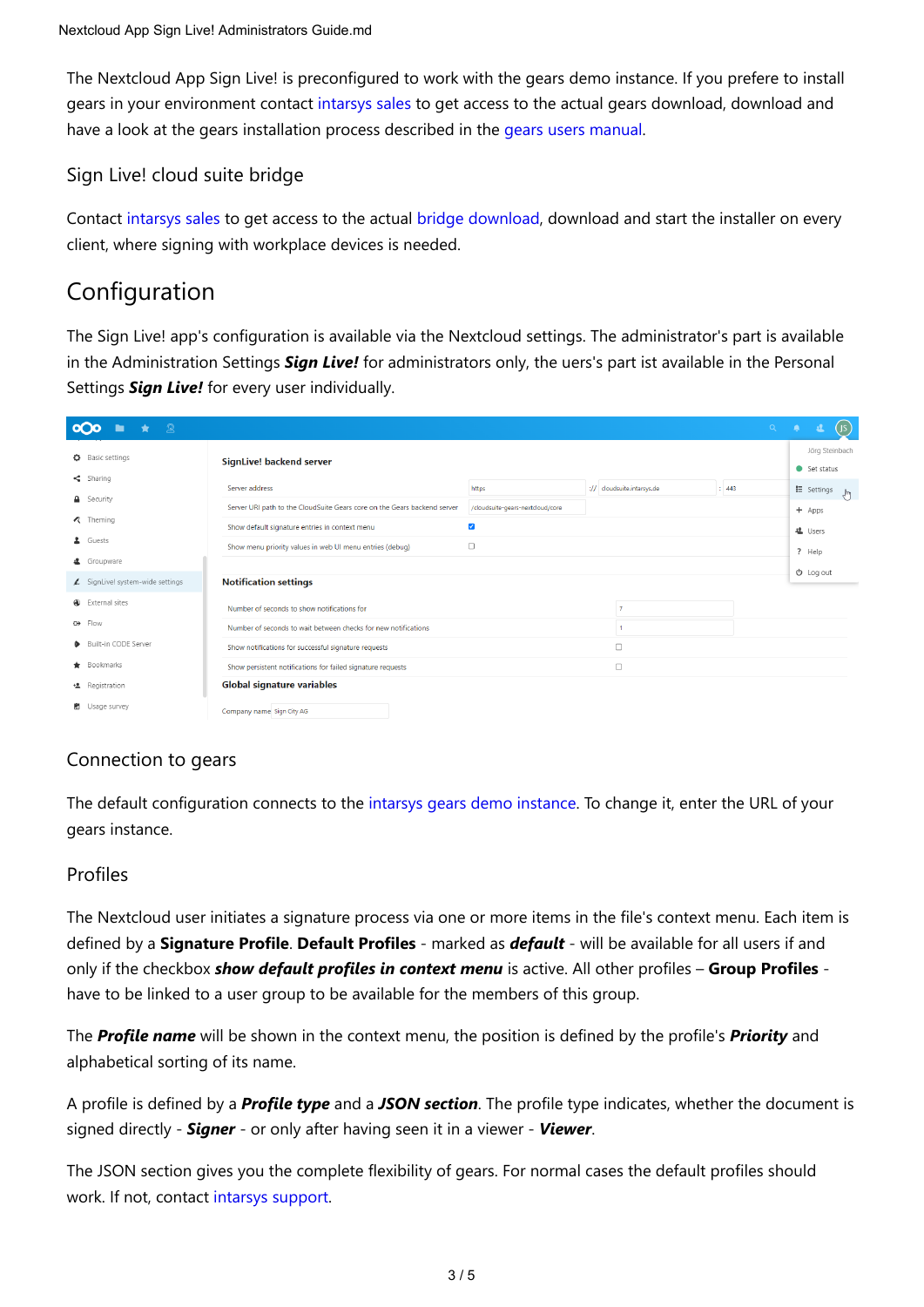#### SignLive! signature profile templates

| Profile name                                                                 | Sign                                                                                                                                                                                                                                                                                                                                                                                                                                                                                                                                                                                                                                                 |  |  |
|------------------------------------------------------------------------------|------------------------------------------------------------------------------------------------------------------------------------------------------------------------------------------------------------------------------------------------------------------------------------------------------------------------------------------------------------------------------------------------------------------------------------------------------------------------------------------------------------------------------------------------------------------------------------------------------------------------------------------------------|--|--|
| Profile is visible for all Nextcloud users                                   | $\blacktriangleright$                                                                                                                                                                                                                                                                                                                                                                                                                                                                                                                                                                                                                                |  |  |
| Default priority for positioning of signature profile entries in web UI menu | 75                                                                                                                                                                                                                                                                                                                                                                                                                                                                                                                                                                                                                                                   |  |  |
| Nextcloud user groups this profile is visible for                            | admin<br>externalSigners<br>signer<br>Remove selected groups<br>Add selected groups                                                                                                                                                                                                                                                                                                                                                                                                                                                                                                                                                                  |  |  |
| Profile type                                                                 | Signer                                                                                                                                                                                                                                                                                                                                                                                                                                                                                                                                                                                                                                               |  |  |
| JSON section i                                                               | "variables": {<br>"bridge.principalFilter": "true",<br>"off.bridge.principalFilter": "principal.supportsSignature && principal.qualified",<br>"bridge.deviceProviderInclude": "demo;pkcs11;smartcard;windows",<br>"off.bridge.deviceProviderExclude": "demo"<br>},<br>"options": {<br>"redirectUri": "\${sl.system.redirect_url}",<br>"principal": {<br>"name": "\${nc.displayname}",<br>"claims": {<br>"msisdn": "\${sl.msisdn}",<br>"givenname": "\${sl.givenname}",<br>"surname": "\${sl.surname}",<br>"c": "\${sl.country}",<br>"signMeUsername": "\${sl.signmeusername}"<br>"configuration": "ncSealSignMe",<br>\${sl.system.documents_section} |  |  |

For every signature request the JSON section will be enhanced with Nextcloud settings via **Variables**. There are **System-Wide Variables** - actually only "company name" - to be edited in the Nextcloud Administrator's part of the settings and **User Specific Variables** to be edited in the Nextcloud personal settings. Press on the label **JSON section i** to get the list of the variables available.

Tip: If you change a profile, don't forget to *Save Changes*.

Tip: For remote signature scenarios personal settings are needed.

Tip: For bridge scenarios set the certificate filters appropriately.

### JSON Section

For the Nextcloud demo scenario the JSON section of type *Viewer* looks like this (enclose it in {}):

```
"variables": {
    "bridge.principalFilter": "true",
    "bridge.deviceProviderInclude": "demo;pkcs11;smartcard;windows",
    "signatureImage": "${sl.encodedsignatureimage}"
},
"options": {
    "redirectUri": "${sl.system.redirect_url}",
    "principal": {
        "name": "${nc.displayname}",
```